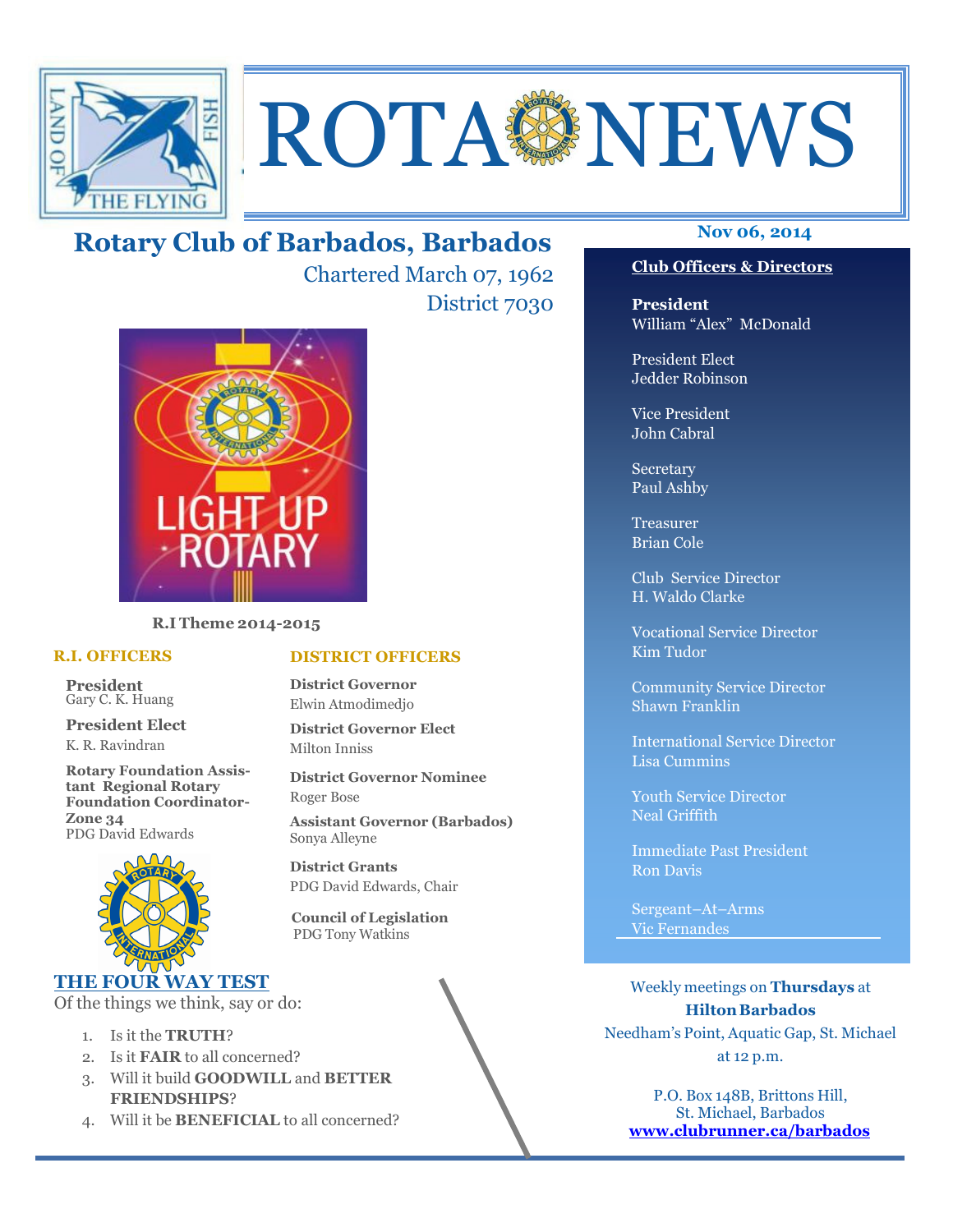#### **THE ROTARY CLUB OF BARBADOS WELCOMES ALL VISITING ROTARIANS AND GUESTS**

## **NOVEMBER IS DESIGNATED ROTARY FOUNDA-TION MONTH.**

**TODAY IS A BUSINESS MEETING WHERE THE CLUB OFFI-CERS & DIRECTORS WILL GIVE AN UPDATE ON THE STATUS OF THE CLUB.** 

#### **THE GREETING TEAM IS MADE UP OF PAST PRESIDENT JOHN MACKENZIE AND PAST SECRETARY JOMO HOPE**



**MEET OUR GREETERS! Past President John MacKenzie** joined the Club on August 12, 1993. His Classification is Finance Corporations. He was introduced to the Club by Past VP, Robert Foster. John was President for the year 2009-10. He initiated a Community recycling project in conjunction with B's Recycling Barbados. This project has been replicated in a number of districts across the island. In his year planning commenced for the 50th Anniversary Celebrations scheduled for March 2012. For 2008-09 He was

President Elect and Chair Fund Raising. John has also served as Director and Committee Chair. These include 2004-05 Director Vocational Service. 2005-06 Director Club Service. In 2012-13 he was a member of the following committees – Fellowship and Sergeant-at-Arms. In 2013-14 he was a member of the following committees - Environment, Fellowship and Sergeant-at-Arms. Currently he serves as Chair – Fellowship and a member of the Fund Raising Committee. His contribution was recognized with the awarded of a Paul Harris Fellowship ( PHF) in June 2007.

**Past Secretary Jomo Hope** joined the Club on April 01, 2010. His Classification is Attorney –At-Law - General. He was introduced by PP Erskine L Thompson. Jomo served as Secretary for the period 2011- 2013. Currently he serves on the Rotary Information, Classification & Member Development Committee.



======================================== **MEET THE LEADERS OF OUR CLUB** 

**PRESIDENT PRESIDENT PRESIDENT ALEX PRESIDENT ALEX JEDDER** 













**SECRETARY TREASURER CLUB SERVICE H. WALDO** 





**Youth IPP SAA Service - Neal Ron PP, Vic** 













#### **DID YOU KNOW?**

**Youth Service recognizes** the importance of empowering youth and young professionals through leadership development programs such as Rotaract, Interact, Rotary Youth Leadership Awards, and Rotary Youth Exchange.

**The IPP** must act as the advisor on all issues by providing constructive advice; not just criticism.

The IPP should also provide moral support and motivation to the President and Board and be a source of information for the club.

**NOV 13 - NOMINATIONS - BOARD -2015-16 - PE 2016-17 ================================** 

#### **UWI ROTARACTOR'S WEEK OF ACTIVITIES**

The programme is as follows:

Sunday, 9<sup>th</sup> Church Service, Hope Ranch, Neil's Pltn. 10:00 a.m. Monday, 10<sup>th</sup> Welfare Day Elderly Home visit at Gentle Folks Nursing Home

Tuesday, 11<sup>th</sup> T-Shirt Day - Wear Rotaract shirts on Campus and showcase Rotary and Rotaract.

Thursday 13<sup>th</sup> CEO Forum - Theme: "**Preparing participants** *with the necessary tools to persist through adversaries and become effective leaders" 2:00 -4:00 p.m.*

Social. *(Details to be confirmed)* 

Saturday 15<sup>th</sup> The painting of benches in the Roy Marshall Hall vicinity from 10am. If all goes well; the building of a new bench and awning will be completed as well.

*Please support which ever events you can, especially the church service and the CEO Forum. President Alex is on the card for the CEO Forum!*  **Submitted by Director Neal** 

#### **Meeting Details - Thursday October 30**

**SAA - PP Vic Fernandes** 

- **Attendance 52%**
- **Raffle \$168.00**
- **Winner Robin "Baron" Ford**
	- **Fines \$164.00**

**Vocational Community International Service - Kim Service - Shawn Service - Lisa**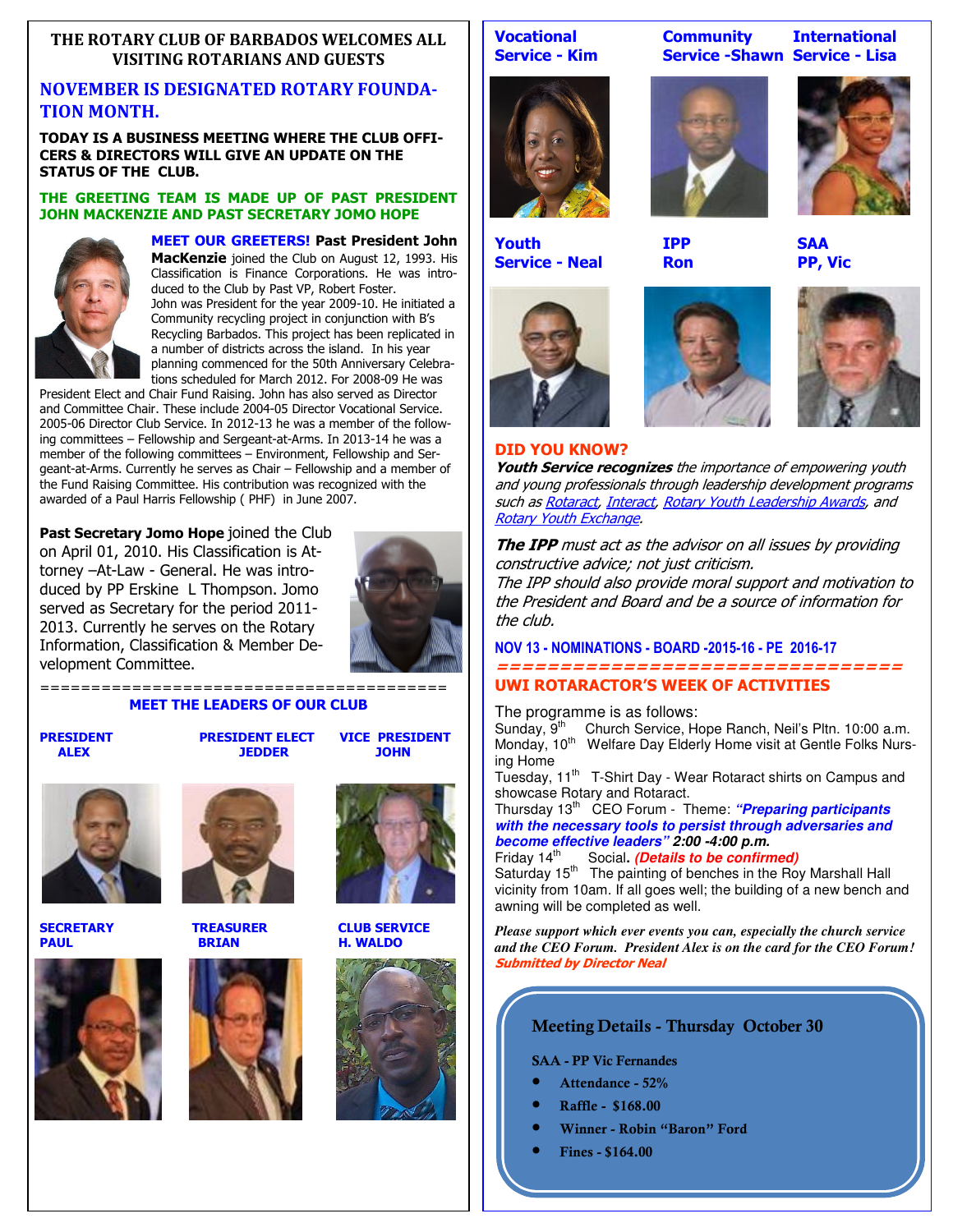#### **FOR THOSE WHO MISSED OCTOBER 23 - CELEBRATING OUR PRIDE OF WORKMANSHIP AWARDEES (CONT'D)**

The Featured Speaker was Ms. Dianne Skeete, Chief Air Traffic Officer, Civil Aviation Department. President Alex presented the awards to **Messrs Kapil Adams, Hadley Bourne, Tavar Hunt and Kendrick Mason**

#### **Mission:**

The Mission of the Barbados Civil Aviation Department is to provide a safe, efficient, reliable and economical air navigation service and to promote quality and excellence in Barbados' Aviation industry through professional and cost-effective safety regulation.

#### **Vision:**

Excellence and the highest standards of civil aviation that are second to none in the region.

Conclusion of the Address by Ms Dianne Skeete, Featured Speaker, on *THE IMPORTANCE OF THE AIR TRAFFIC CONTROL-LER TO TOURISM* 

As was mentioned previously, Barbados has a very good air safety track record, and as a member state of the International Civil Avia-

tion Organization, Barbados is expected to keep abreast of worldwide trends and new technology even with very limited resources.

Next year 2015, the equipment in the Air Traffic Services will be replaced and upgraded to meet the future requirements of the region. Every Air Traffic Controller



will be required to be trained in the use of the equipment which will be phased in.

There is presently a shortage of Controllers due to attrition caused by retirements. This situation is being addressed as a matter of urgency . In spite of these challenges the Air Traffic Controllers continue to play their part in ensuring the safety of the travelling public.

The link between air safety and tourism has been clearly demonstrated but Air Traffic Controllers must also be cognizant of the effect their control techniques have on aircraft and the environment. This covers the expeditions and economical phase of their duties.

Safety must never be compromised and some delays for safety reasons are inevitable, but the Controller must endeavor to keep delays to a minimum. Most delays cause more fuel to be burnt causing increased costs to the airlines which is inevitably passed on to the consumer, who is the traveler. More fuel burn means increased carbon emissions which in turn negatively impacts the environment. Both of these factors affect tourism.

Now that you have been exposed to a short explanation of the important role of the Air Traffic Controller to tourism I am sure you will agree that the once popular slogan "Tourism is our business let's play our part" accurately describes the part which this group of professionals has played in maintaining and sustaining our tourism

#### industry.

**Continued next page** 

#### **FOR THOSE WHO MISSED OCTOBER 23 - CELEBRATING OUR PRIDE OF WORKMANSHIP AWARDEES (CONT'D)**

Long before a visitor sets foot on these shores and comes into contact with the immigration officer, the customs officer, the red caps, the taxi driver, the hotel receptionist and the many other individuals involved with tourism Air Traffic Controllers have coordinated and directed that aircraft on which that visitor was travelling hundreds of miles and assisted in landing it safely. This is done routinely without incident and is taken for granted. The Air Traffic Control profession is rarely highlighted except when there is a serious incident or accident. This is unfortunate since the number of serious incidents or accidents in which controller error was found to be a major contributing factor pales in comparison to the yeoman service which is provided.

Air Traffic Control is not for the faint hearted. It is a somewhat thankless and unforgiving profession but with great reward, not in terms of money or free trips or any other perks which it is erroneously thought are received but rather in the great satisfaction of knowing that you have assisted in transporting millions of dollars worth of equipment and countless lives, which are priceless, to and from Barbados safely.

This evening four (4) Air Traffic Controllers will be rewarded for their outstanding contribution and dedication to the profession, but there are others who go beyond the call of duty to ensure that our aviation product remains safe and secure thus impacting positively on Barbados' tourism industry. Once again, I wish to thank the Rotary Club of Barbados for recognizing their efforts and by extension recognizing the yeoman contribution of all Air Traffic Controllers who can certainly be called the unsung heroes of the tourism industry.



**Kendrick Mason, Kapil Adams, President Alex, SAA PP Roger Smith, Tavar Hunt and Hadley Bourne ====================================** 

**ROTARY INTERNATIONAL AND THE UNITED NATIONS**  #RotaryDay at the UN on 1 November with #RotaryUNDay.

Each year at Rotary UN Day, more than 1300 Rotarians including many Rotary International Directors, Foundation Trustees, past Senior Leaders, and guests come together at UN Headquarters in New York. The program is designed to inspire and educate all participants as well as provide insight into the relationship between Rotary and the United Nations. In the past, the day has been very successful and has sold out.

Rotary Day at the United Nations also includes a special program for youth interested in humanitarian service. Youth will have the opportunity to hear about a model UN program, the Shelter Box project, some projects that Interact Clubs are working on, and an overview of the UN and much more. The program begins at 9:30am and concludes at 4:30 with a break for lunch.